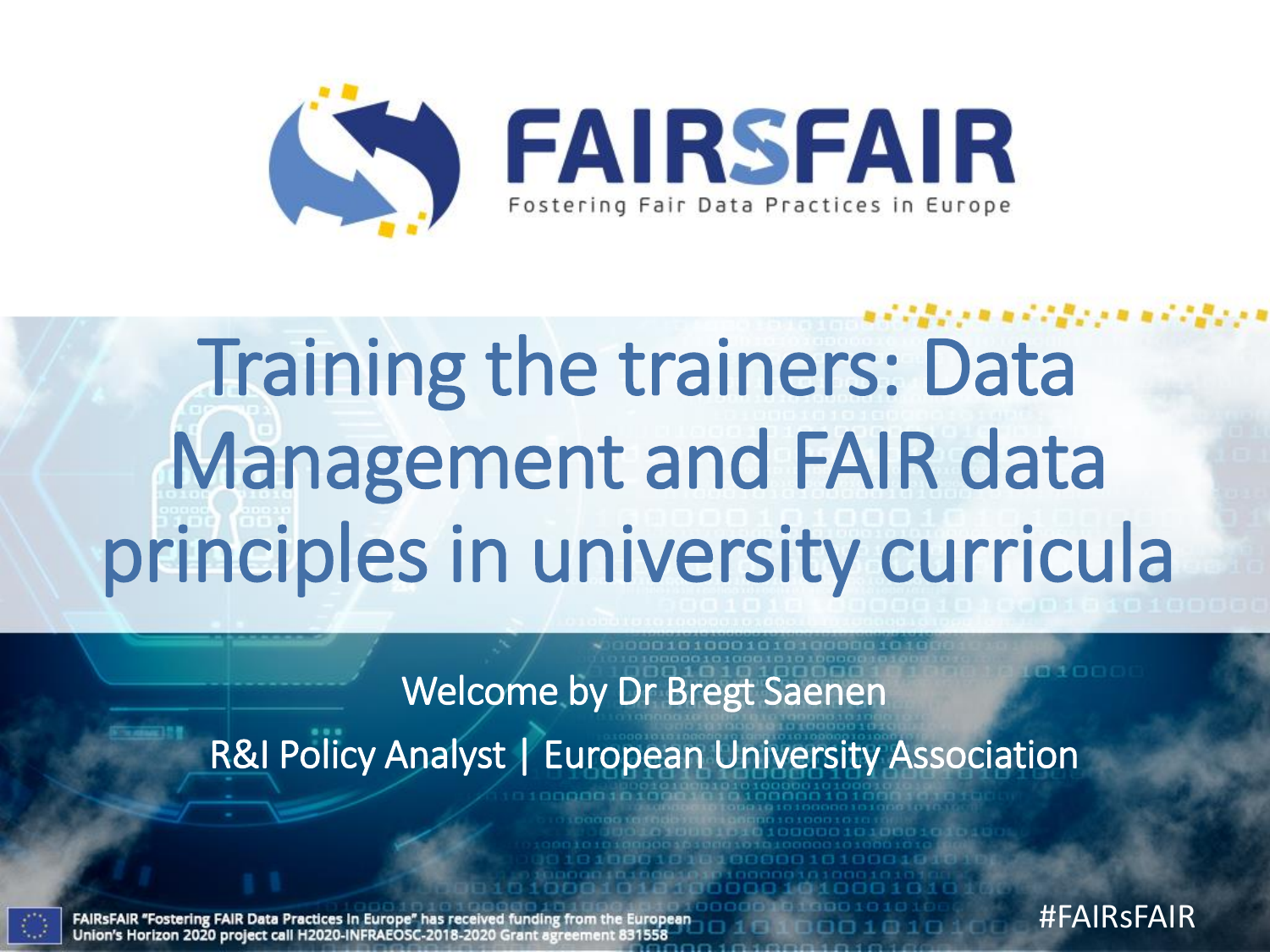

### **FOSTERING FAIR DATA PRACTICES IN EUROPE**

### **FAIRSFAIR project in** a nutshell

Time plan: 36 months

- **. Start: March 1, 2019**
- •22 partners from 8 MS

• 6 core partners: DANS (project coordinator), CSC, DCC, Trust-IT, **STFC, EUA** 

### **MAIN OUTPUTS**



#### **COMPETENCE FRAMEWORK**

- Fair Competence Framework for Higher Education
- A Tested Framework for francising the data science schools
- Competence Centre core and knowledge base set-up
- 5 "Train-the-trainer" data science schools
- 21/2 day workshops for mentors & new instructors
- Develop model courses & curricula
- **FAIR Competences Adoption Handbook**
- Good Practices in FAIR Competence Training
- Mapping existing FAIR data training offerings across high education institutions
- At least 1,500 person days of training
- $\rightarrow$  200 HEIs participating in mapping FAIR data education landscape
- >100 HEIs introduced to FAIR competence framework and model courses in curricula

#### **REGISTRY FOR FAIR**

- Registry for FAIR compliant repositories
- **Technical solutions for Interoperability requirements**
- Training, support and guidance for repositories ۰

### **TOOLSET & REPOSITORIES**

- Provision of view and toolsets on certified repositories to researchers
- Core level certified repositories > 50 by M36
- **Badges for end-users**
- Deliver a Capability maturity model towards FAIR certification
- Build & Showcase a network of trusted digital repositories
- >50 Repositories engaged
- >10 Repositories implementing practical recommendations
- Metrics & Badging scheme for assessment of FAIRness of individual datasets in trusted repositories tested & applied to 100 datasets in 5

i dikenaan di dikenaan di dikena

CoreTrustSeal certified repositories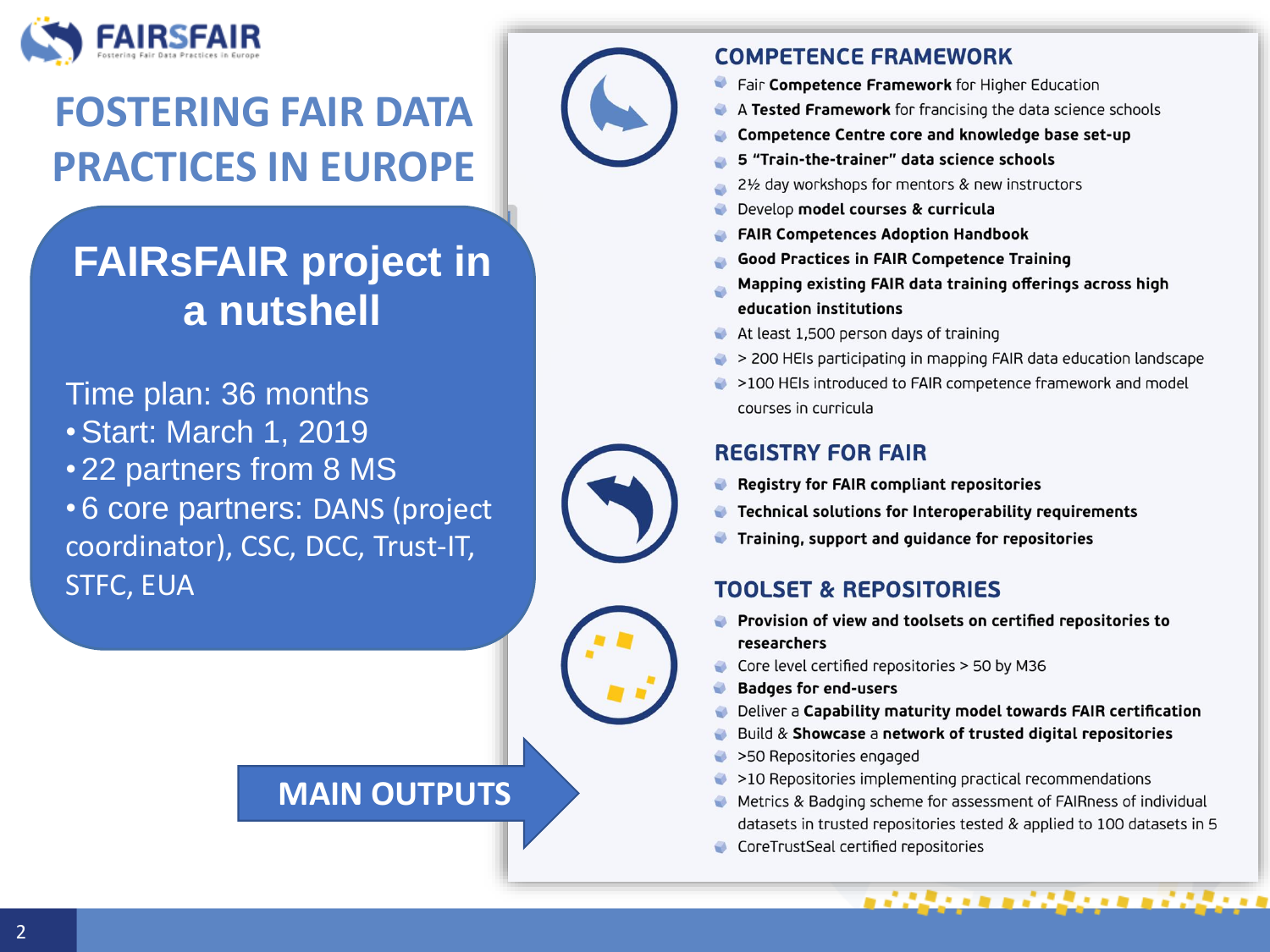

## FAIRsFAIR workplan

### <https://www.fairsfair.eu/the-project>

医皮肤不全的 医前皮膜内皮炎 医前皮膜内皮炎

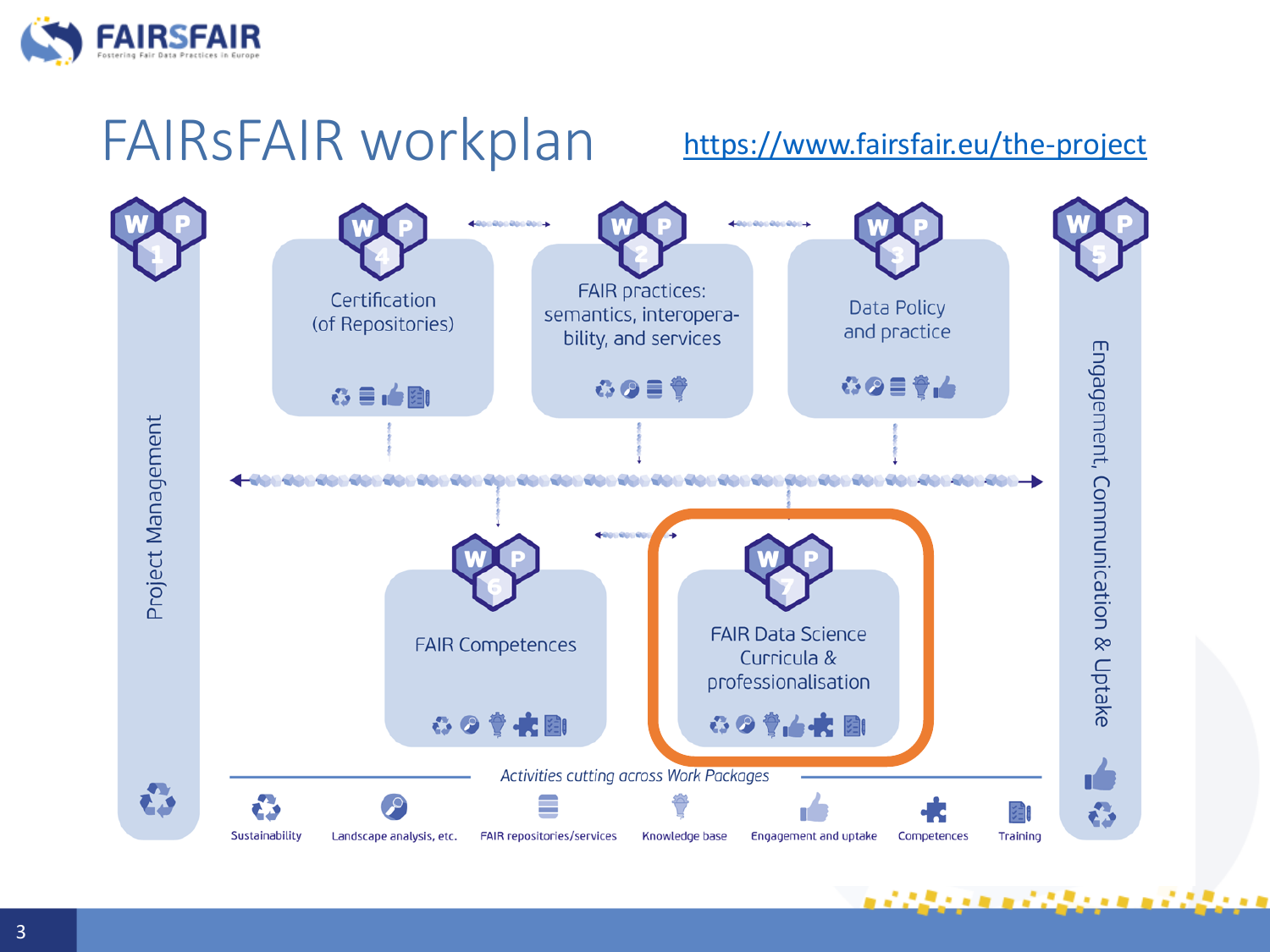

## Work package objectives

- **Map the integration of FAIR data principles in data science and other** disciplines' curricula at universities and **analyse the landscape of available FAIR data trainings** in Europe
- **Deliver a FAIR data competence framework** for higher education and professionals to support the development of a FAIR data culture and the uptake of FAIR data principles in data science and other relevant disciplines
- Translate the competence framework into **model curricula and university courses** for different disciplines (e.g. data science) and professional profiles (e.g. data stewards)
- Support **embedding FAIR data education in university programmes and doctoral training** through a series of workshops and knowledge-sharing activities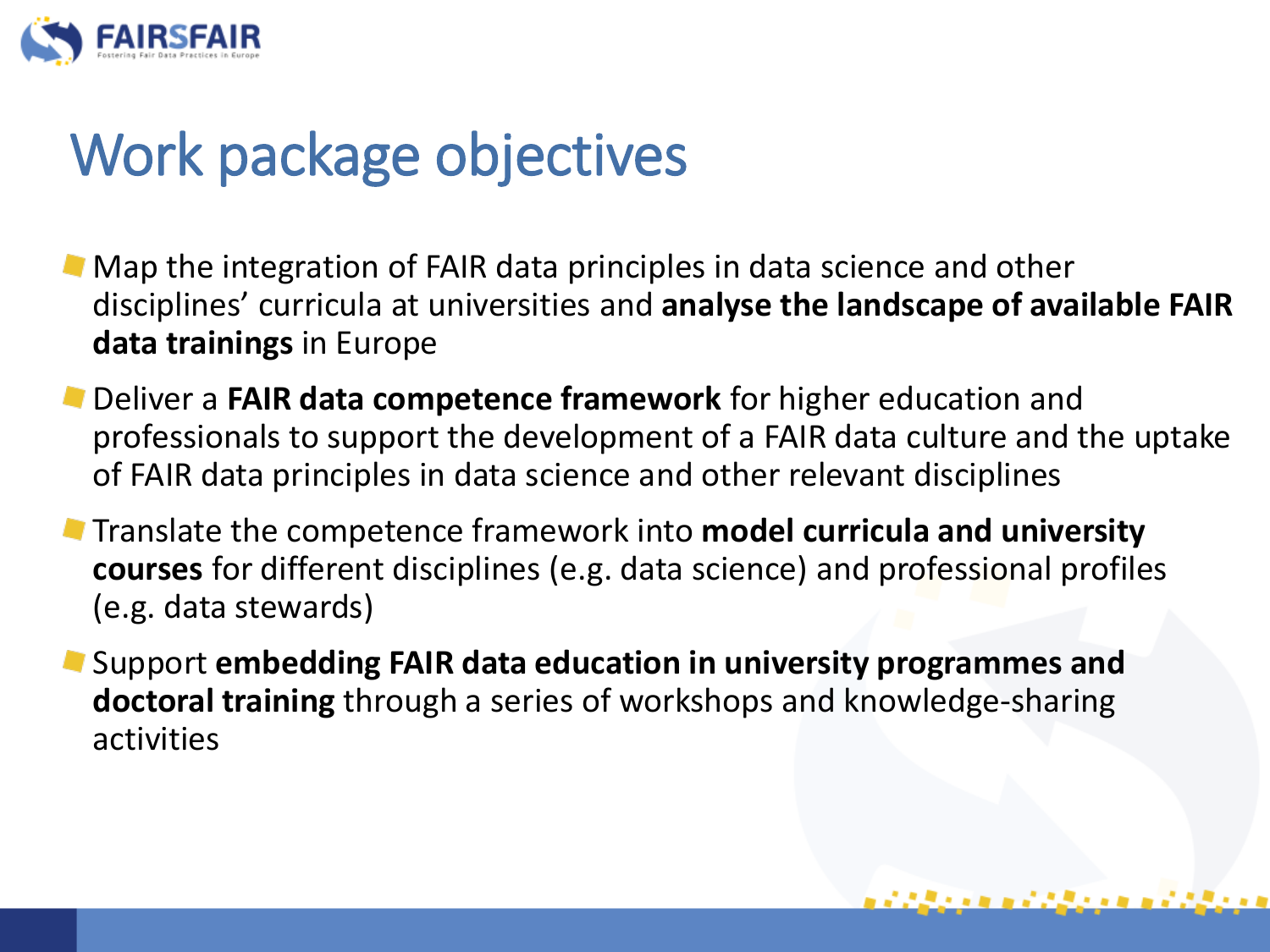

## Work package progress

Through this work package higher education institutions will gain **practical tools** (D7.4 and 7.5), rooted in a comprehensive and up-to-date state-of-play survey (D7.1) and mapping of existing instruments (D7.2 and 7.3), **helping them to further integrate FAIR data in curricula** at Bachelor, Master and Doctoral level

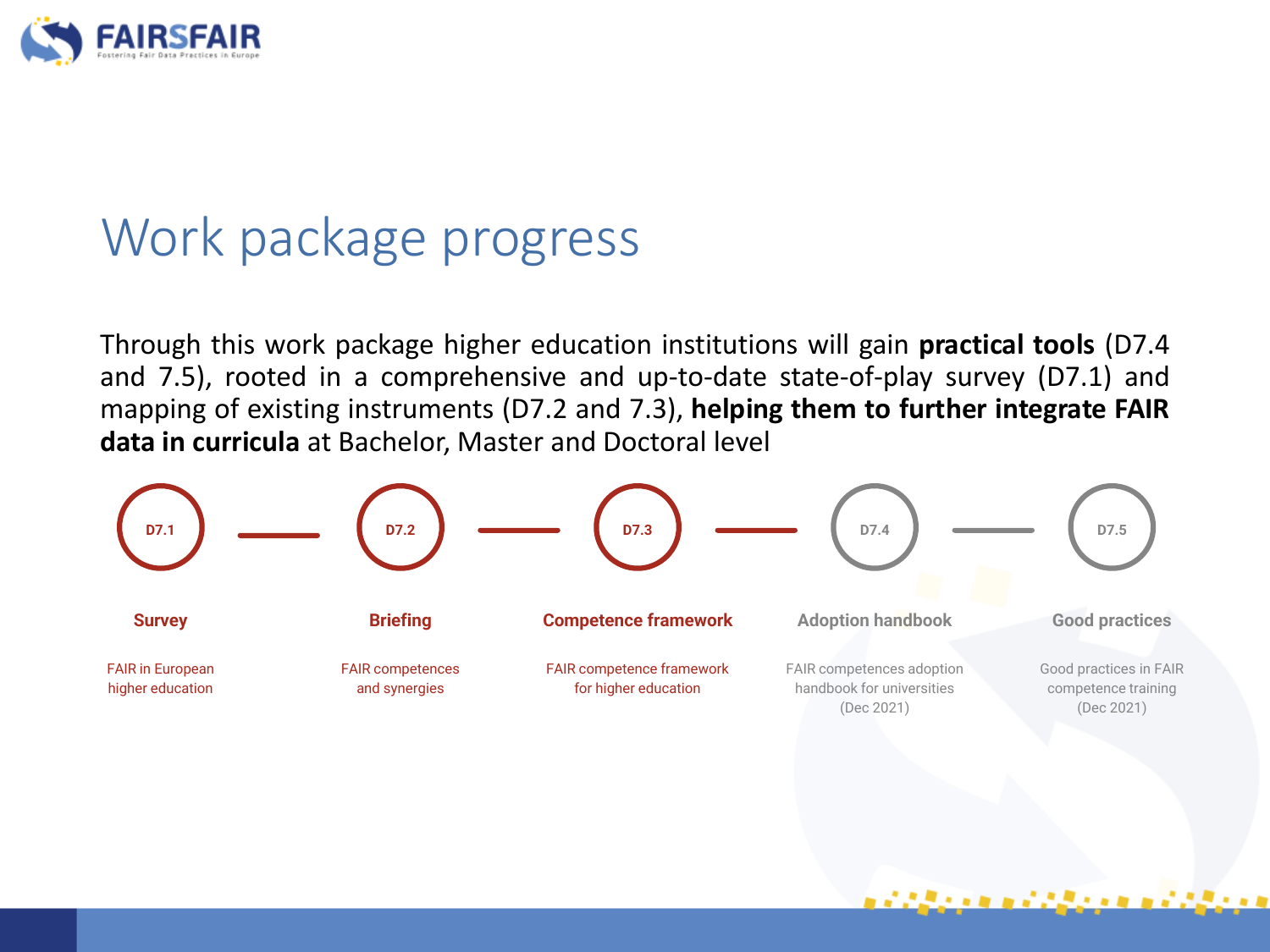

Agenda

#### *10:00-10:10* **– Welcome**

**Bregt Saenen,** FAIRsFAIR and European University Association

*10:10-10:50* **– FAIR data principle and Data Stewardship in academic curricula: perspectives from the FAIRsFAIR project**

**Presentation of the "FAIR Competence Framework for Higher Education" and Data Stewardship Body of Knowledge**

Yuri Demchenko, FAIRsFAIR and University of Amsterdam, Netherlands

**Lessons learned from the FAIRsFAIR Data Steward instructor training series**  $\mathbf{r}$ Hugh Shanahan, FAIRsFAIR and University of London, United Kingdom

#### *10:50-11:10* **– EOSC Association Task Force on Data stewardship curricula and career paths**

- **Ilire Hasani-Mavriqi,** Graz University of Technology, Austria
- **Francesca Frontini, Institute for Computational Linguistics, Italy**

*11:10-11:40* **– Meeting the needs and challenges of RDM and FAIR data trainers**

**Breakout rooms** on (building) best practices for universities

*11:40-12:00* **– Wrap-up**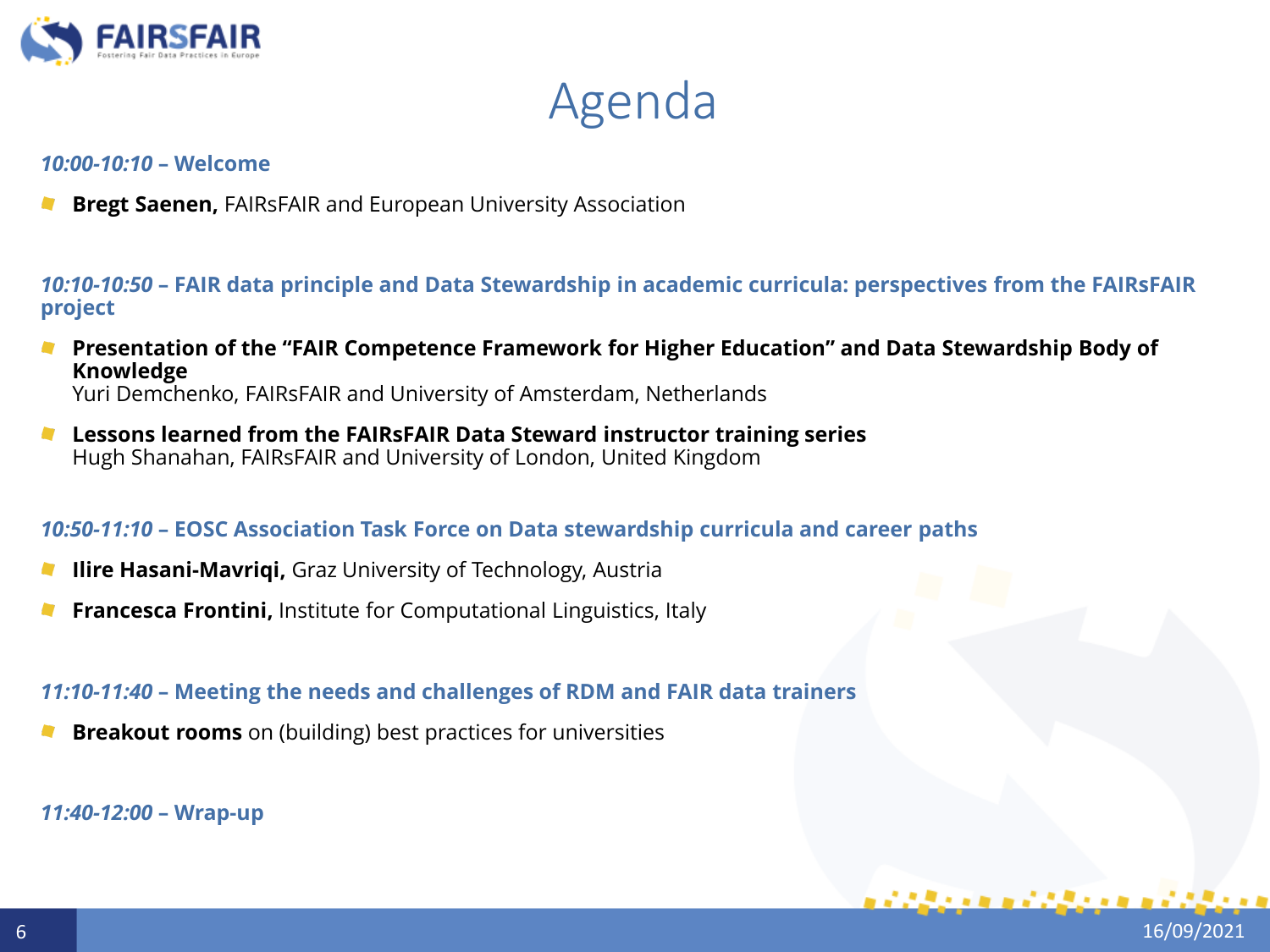

## Meeting the needs and challenges of RDM and FAIR data trainers

*Breakout room discussion on good practices from universities*

- $\blacksquare$  How do we understand the benefits of FAIR in university teaching? What are the learning and other outcomes we're after?
- **Which barriers do we see in implementing FAIR principles in academic teaching** and curricula (students, teachers, administration, regulations)?
- What are existing channels and paths to promote FAIR in university teaching and curricula?
- What can we do now? What type of support could be offered by EUA, the FAIRsFAIR project and the EOSC community?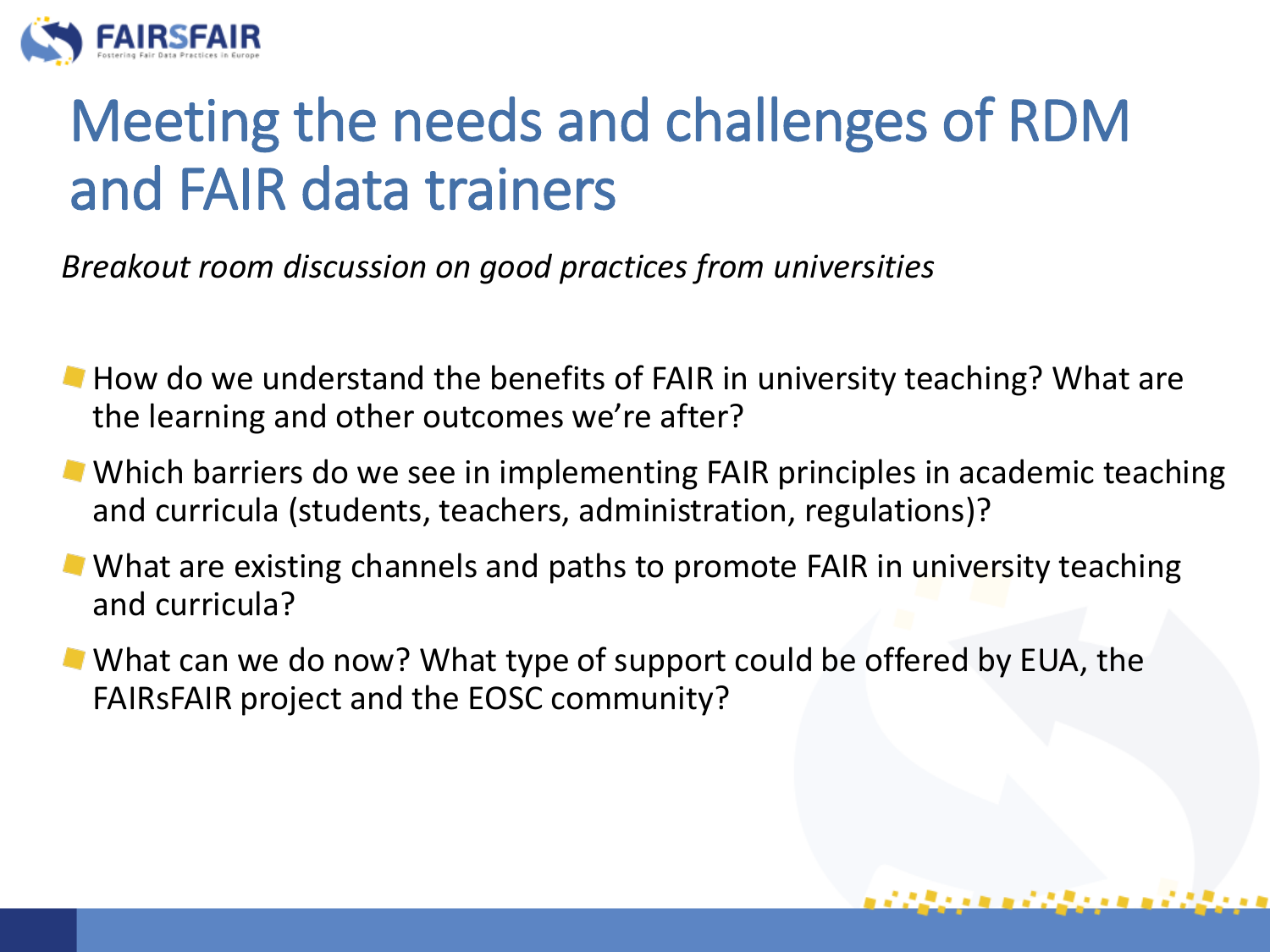

## Upcoming opportunities

- FAIRsFAIR 3rd stakeholder workshop **"Learning lessons from FAIR data implementation. Good practices from universities across Europe"** during the Open Science Fair 2021
	- **20 September 2021, 16:30-18:30 CEST**
	- **Presentation of first findings from the good practices report**
	- **[More information a](https://www.opensciencefair.eu/2021/workshops/learning-lessons-from-fair-data-implementation-good-practices-from-universities-across-europe)nd [registration](https://www.opensciencefair.eu/register)**

### UGoe university workshop **"Practical implementation of FAIRrelated content in university curricula and teaching"**

- 12 October 2021, 10:00-13:00 CEST
- **Presentation of the draft adoption handbook "How to be FAIR with your** research data – a teaching and training handbook for higher education institutions"

医黑色素的 医前庭原的 医的复数形式原子的

**[More information a](https://fairsfair.eu/events/practical-implementation-fair-related-content-university-curricula-and-teaching)nd [registration](https://us02web.zoom.us/webinar/register/WN_NgrQ1xlmQBWDNOVC8NGZDg)**